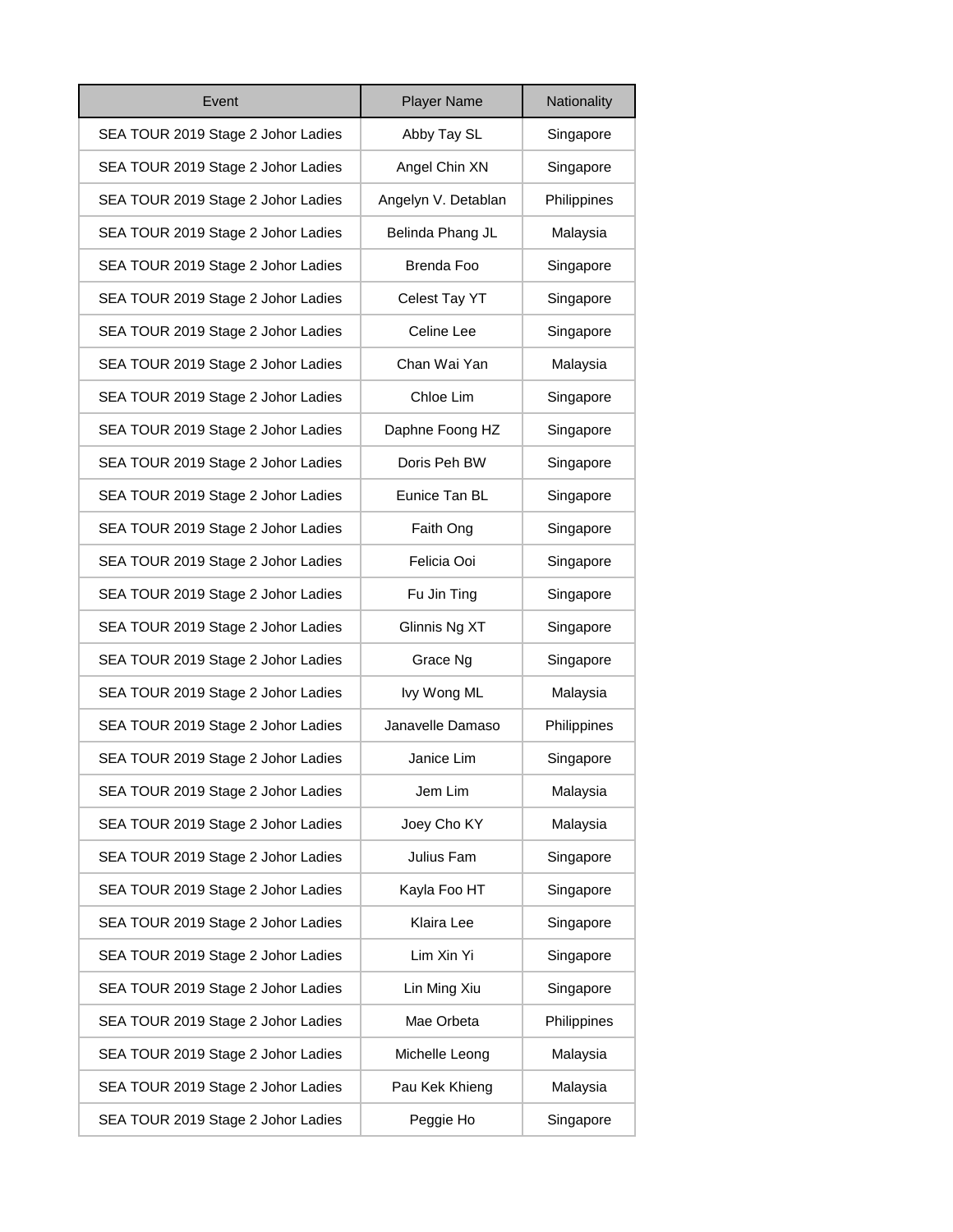| SEA TOUR 2019 Stage 2 Johor Ladies | Rena Ng YL             | Singapore |
|------------------------------------|------------------------|-----------|
| SEA TOUR 2019 Stage 2 Johor Ladies | Samantha Seng XY       | Singapore |
| SEA TOUR 2019 Stage 2 Johor Ladies | Sharon Chng HL         | Singapore |
| SEA TOUR 2019 Stage 2 Johor Ladies | Sharon Law HL          | Singapore |
| SEA TOUR 2019 Stage 2 Johor Ladies | Sharon Ng XM           | Singapore |
| SEA TOUR 2019 Stage 2 Johor Ladies | Susan Lim YY           | Malaysia  |
| SEA TOUR 2019 Stage 2 Johor Ladies | T Stephanie            | Singapore |
| SEA TOUR 2019 Stage 2 Johor Ladies | Tan Julie              | Malaysia  |
| SEA TOUR 2019 Stage 2 Johor Ladies | Wan HuiXian            | Singapore |
| SEA TOUR 2019 Stage 2 Johor Ladies | Yen Li Ge              | Singapore |
| SEA TOUR 2019 Stage 2 Johor Ladies | Zuki Yap               | Singapore |
| SEA TOUR 2019 Stage 2 Johor OPEN   | Alex Tan XH            | Singapore |
| SEA TOUR 2019 Stage 2 Johor OPEN   | Allan Tay              | Singapore |
| SEA TOUR 2019 Stage 2 Johor OPEN   | Andy Tan TK            | Singapore |
| SEA TOUR 2019 Stage 2 Johor OPEN   | Arthur Tan             | Singapore |
| SEA TOUR 2019 Stage 2 Johor OPEN   | Asher Lai              | Singapore |
| SEA TOUR 2019 Stage 2 Johor OPEN   | Ben Lim WS             | Malaysia  |
| SEA TOUR 2019 Stage 2 Johor OPEN   | Benson Tan JS          | Singapore |
| SEA TOUR 2019 Stage 2 Johor OPEN   | <b>Bernard Choong</b>  | Singapore |
| SEA TOUR 2019 Stage 2 Johor OPEN   | Bex Ho ZM              | Singapore |
| SEA TOUR 2019 Stage 2 Johor OPEN   | <b>Brendan Chua CE</b> | Singapore |
| SEA TOUR 2019 Stage 2 Johor OPEN   | Bryan Leroy Ng         | Singapore |
| SEA TOUR 2019 Stage 2 Johor OPEN   | Calvin Toh             | Singapore |
| SEA TOUR 2019 Stage 2 Johor OPEN   | Chew Yong Hau          | Malaysia  |
| SEA TOUR 2019 Stage 2 Johor OPEN   | Chia Ming Liang        | Singapore |
| SEA TOUR 2019 Stage 2 Johor OPEN   | Chng Chee Poh          | Singapore |
| SEA TOUR 2019 Stage 2 Johor OPEN   | Christopher Ho KP      | Malaysia  |
| SEA TOUR 2019 Stage 2 Johor OPEN   | Christopher Low HY     | Singapore |
| SEA TOUR 2019 Stage 2 Johor OPEN   | Christopher Voo WV     | Malaysia  |
| SEA TOUR 2019 Stage 2 Johor OPEN   | Chua Teck Guan         | Singapore |
| SEA TOUR 2019 Stage 2 Johor OPEN   | Chua Tze Siong         | Singapore |
| SEA TOUR 2019 Stage 2 Johor OPEN   | Clarence Chan          | Singapore |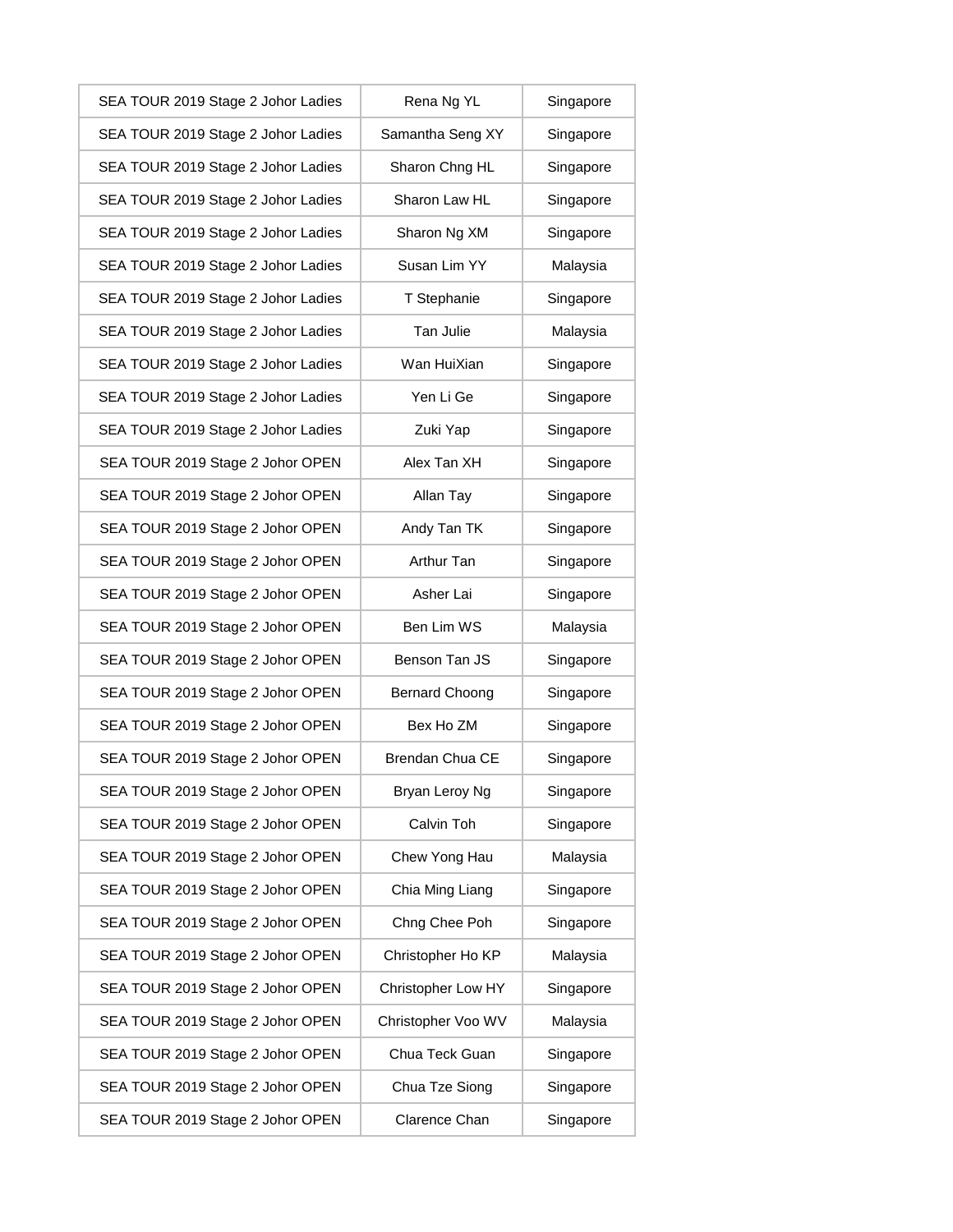| SEA TOUR 2019 Stage 2 Johor OPEN | Clarence Tan KY | Malaysia    |
|----------------------------------|-----------------|-------------|
| SEA TOUR 2019 Stage 2 Johor OPEN | Clifford Lee ZL | Singapore   |
| SEA TOUR 2019 Stage 2 Johor OPEN | Daniel Chia WK  | Singapore   |
| SEA TOUR 2019 Stage 2 Johor OPEN | Danny Wang      | Singapore   |
| SEA TOUR 2019 Stage 2 Johor OPEN | Darryk Chia SZ  | Malaysia    |
| SEA TOUR 2019 Stage 2 Johor OPEN | Daryl Lim YJ    | Singapore   |
| SEA TOUR 2019 Stage 2 Johor OPEN | David Lim YX    | Malaysia    |
| SEA TOUR 2019 Stage 2 Johor OPEN | Dennis Perolina | Philippines |
| SEA TOUR 2019 Stage 2 Johor OPEN | Ding Juen Siong | Malaysia    |
| SEA TOUR 2019 Stage 2 Johor OPEN | Dominic Mah     | Singapore   |
| SEA TOUR 2019 Stage 2 Johor OPEN | Eddie Ng JS     | Singapore   |
| SEA TOUR 2019 Stage 2 Johor OPEN | Eddy Lim TW     | Singapore   |
| SEA TOUR 2019 Stage 2 Johor OPEN | Edison Phung    | Malaysia    |
| SEA TOUR 2019 Stage 2 Johor OPEN | Edmund Chia YH  | Singapore   |
| SEA TOUR 2019 Stage 2 Johor OPEN | Edric Chong CW  | Malaysia    |
| SEA TOUR 2019 Stage 2 Johor OPEN | Edward Toh YK   | Singapore   |
| SEA TOUR 2019 Stage 2 Johor OPEN | Edwin Chng JJ   | Singapore   |
| SEA TOUR 2019 Stage 2 Johor OPEN | Eric Lee KH     | Singapore   |
| SEA TOUR 2019 Stage 2 Johor OPEN | Eric Lim WY     | Malaysia    |
| SEA TOUR 2019 Stage 2 Johor OPEN | Eugene Tay      | Singapore   |
| SEA TOUR 2019 Stage 2 Johor OPEN | Evan Goh        | Singapore   |
| SEA TOUR 2019 Stage 2 Johor OPEN | Felix Chan CF   | Malaysia    |
| SEA TOUR 2019 Stage 2 Johor OPEN | Froilan Soco    | Philippines |
| SEA TOUR 2019 Stage 2 Johor OPEN | Gabriel Low KC  | Singapore   |
| SEA TOUR 2019 Stage 2 Johor OPEN | Garry C Andres  | Malaysia    |
| SEA TOUR 2019 Stage 2 Johor OPEN | Gregory Ng JT   | Singapore   |
| SEA TOUR 2019 Stage 2 Johor OPEN | Harith Lim      | Singapore   |
| SEA TOUR 2019 Stage 2 Johor OPEN | Howard Sea BH   | Malaysia    |
| SEA TOUR 2019 Stage 2 Johor OPEN | lan Ang KA      | Singapore   |
| SEA TOUR 2019 Stage 2 Johor OPEN | Ignatius Tan JJ | Singapore   |
| SEA TOUR 2019 Stage 2 Johor OPEN | Isky Ng SY      | Malaysia    |
| SEA TOUR 2019 Stage 2 Johor OPEN | Jameson Chin YN | Singapore   |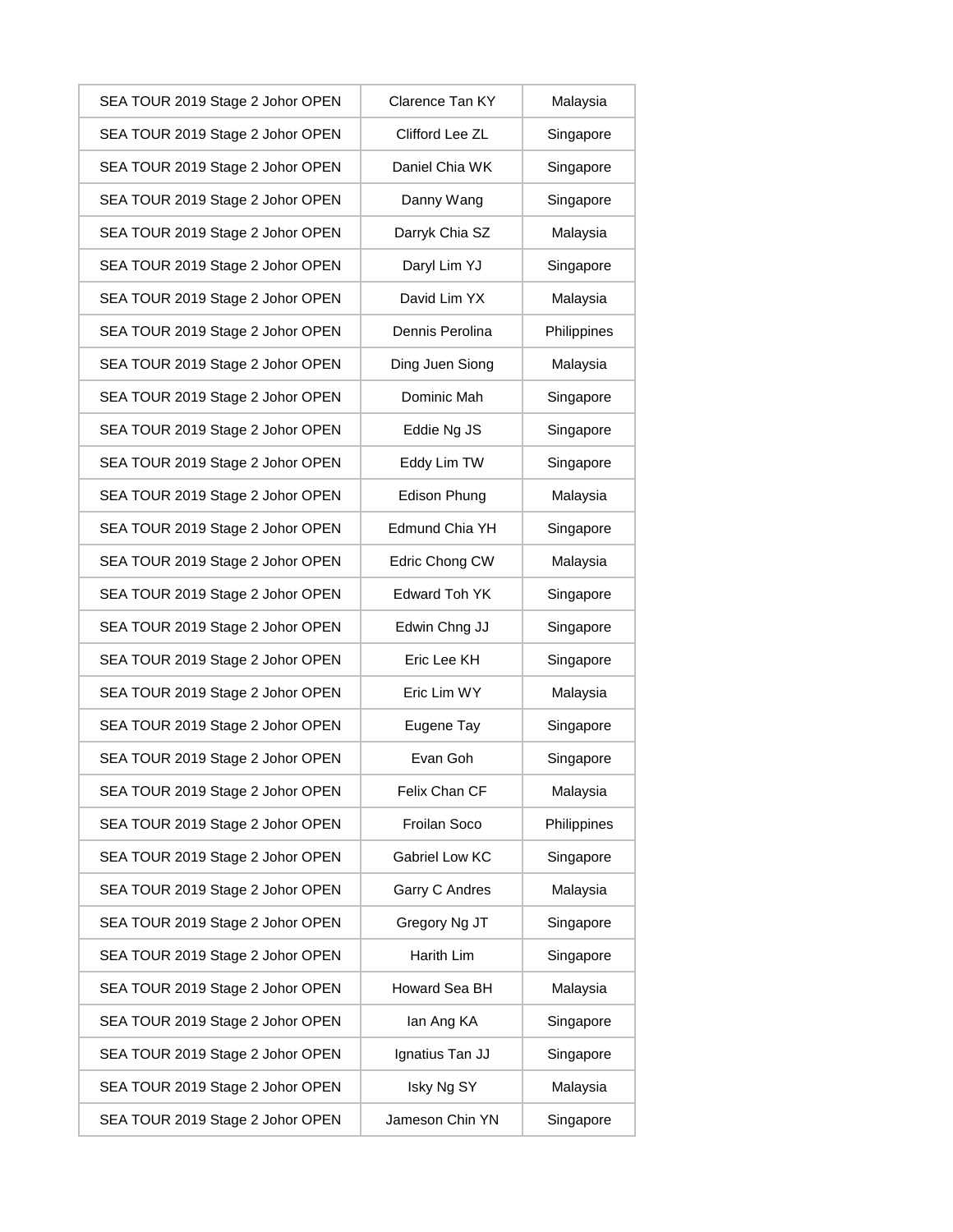| SEA TOUR 2019 Stage 2 Johor OPEN | Jason Wong YS          | Malaysia    |
|----------------------------------|------------------------|-------------|
| SEA TOUR 2019 Stage 2 Johor OPEN | Jaypee F. Detablan     | Philippines |
| SEA TOUR 2019 Stage 2 Johor OPEN | Jeff Loe               | Singapore   |
| SEA TOUR 2019 Stage 2 Johor OPEN | Jelly Khoo LT          | Malaysia    |
| SEA TOUR 2019 Stage 2 Johor OPEN | Jeren Tan              | Singapore   |
| SEA TOUR 2019 Stage 2 Johor OPEN | Jhasfher Jhaf K. Doria | Philippines |
| SEA TOUR 2019 Stage 2 Johor OPEN | John Tang JY           | Singapore   |
| SEA TOUR 2019 Stage 2 Johor OPEN | Johnny Lim YY          | Singapore   |
| SEA TOUR 2019 Stage 2 Johor OPEN | Johnny Tan KJ          | Singapore   |
| SEA TOUR 2019 Stage 2 Johor OPEN | Jonas Teo YL           | Singapore   |
| SEA TOUR 2019 Stage 2 Johor OPEN | Jonathan Koh WC        | Malaysia    |
| SEA TOUR 2019 Stage 2 Johor OPEN | Jordan Lim JH          | Singapore   |
| SEA TOUR 2019 Stage 2 Johor OPEN | Joseph Chung ZJ        | Singapore   |
| SEA TOUR 2019 Stage 2 Johor OPEN | Joshua Koh YX          | Singapore   |
| SEA TOUR 2019 Stage 2 Johor OPEN | Julius Ngian           | Singapore   |
| SEA TOUR 2019 Stage 2 Johor OPEN | Kamarudin Ahmad        | Singapore   |
| SEA TOUR 2019 Stage 2 Johor OPEN | Ken Chin               | Malaysia    |
| SEA TOUR 2019 Stage 2 Johor OPEN | Kenneth Lim WJ         | Singapore   |
| SEA TOUR 2019 Stage 2 Johor OPEN | Kenneth Ong ZY         | Singapore   |
| SEA TOUR 2019 Stage 2 Johor OPEN | Kenneth Wong KE        | Singapore   |
| SEA TOUR 2019 Stage 2 Johor OPEN | Kenny Ng FQ            | Singapore   |
| SEA TOUR 2019 Stage 2 Johor OPEN | Kho Kian Siong         | Malaysia    |
| SEA TOUR 2019 Stage 2 Johor OPEN | Khoo Yong Sin          | Singapore   |
| SEA TOUR 2019 Stage 2 Johor OPEN | Kson Tay               | Singapore   |
| SEA TOUR 2019 Stage 2 Johor OPEN | Larry Wong             | Malaysia    |
| SEA TOUR 2019 Stage 2 Johor OPEN | Leonard Chai           | Singapore   |
| SEA TOUR 2019 Stage 2 Johor OPEN | Leonard Chua           | Singapore   |
| SEA TOUR 2019 Stage 2 Johor OPEN | Leslie Lee SP          | Singapore   |
| SEA TOUR 2019 Stage 2 Johor OPEN | Lewis Lim SH           | Singapore   |
| SEA TOUR 2019 Stage 2 Johor OPEN | Liew Li Sheng          | Malaysia    |
| SEA TOUR 2019 Stage 2 Johor OPEN | Liew Lonn Chou         | Singapore   |
| SEA TOUR 2019 Stage 2 Johor OPEN | Lim Xing Cheng         | Singapore   |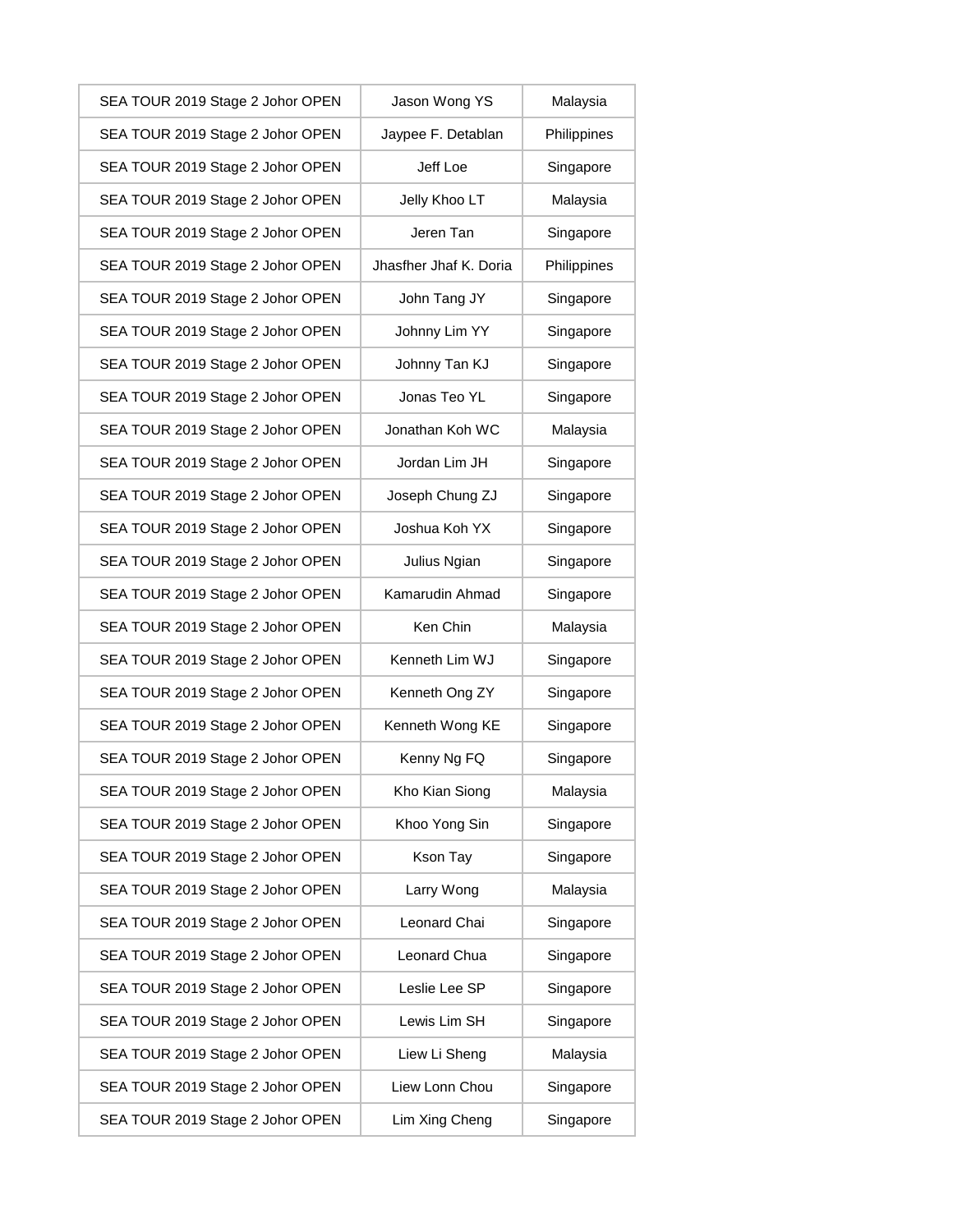| SEA TOUR 2019 Stage 2 Johor OPEN | Lim Yong Heng     | Malaysia  |
|----------------------------------|-------------------|-----------|
| SEA TOUR 2019 Stage 2 Johor OPEN | Lo Jing Poh       | Singapore |
| SEA TOUR 2019 Stage 2 Johor OPEN | Louis Gew Teng    | Malaysia  |
| SEA TOUR 2019 Stage 2 Johor OPEN | Lucas Lee JK      | Singapore |
| SEA TOUR 2019 Stage 2 Johor OPEN | Martin Lai LK     | Malaysia  |
| SEA TOUR 2019 Stage 2 Johor OPEN | Max Ong SH        | Singapore |
| SEA TOUR 2019 Stage 2 Johor OPEN | Michael Vesper    | Indonesia |
| SEA TOUR 2019 Stage 2 Johor OPEN | <b>Mohd Farid</b> | Singapore |
| SEA TOUR 2019 Stage 2 Johor OPEN | Nelson Yip        | Singapore |
| SEA TOUR 2019 Stage 2 Johor OPEN | Ng Jun Long       | Singapore |
| SEA TOUR 2019 Stage 2 Johor OPEN | Ngo Chung Yee     | Malaysia  |
| SEA TOUR 2019 Stage 2 Johor OPEN | Nic Chay WH       | Malaysia  |
| SEA TOUR 2019 Stage 2 Johor OPEN | Nikhil Gangaram   | Singapore |
| SEA TOUR 2019 Stage 2 Johor OPEN | Norman Tan HB     | Singapore |
| SEA TOUR 2019 Stage 2 Johor OPEN | Olsen Lim         | Singapore |
| SEA TOUR 2019 Stage 2 Johor OPEN | Oon Tik Lee       | Singapore |
| SEA TOUR 2019 Stage 2 Johor OPEN | Pau Jin Kuang     | Singapore |
| SEA TOUR 2019 Stage 2 Johor OPEN | Phang Shin Hou    | Malaysia  |
| SEA TOUR 2019 Stage 2 Johor OPEN | Ray Ling          | Malaysia  |
| SEA TOUR 2019 Stage 2 Johor OPEN | <b>River Ang</b>  | Malaysia  |
| SEA TOUR 2019 Stage 2 Johor OPEN | Ronz Chin         | Malaysia  |
| SEA TOUR 2019 Stage 2 Johor OPEN | Ryan Tan JE       | Singapore |
| SEA TOUR 2019 Stage 2 Johor OPEN | S. Murugesan      | Malaysia  |
| SEA TOUR 2019 Stage 2 Johor OPEN | S.Raj             | Malaysia  |
| SEA TOUR 2019 Stage 2 Johor OPEN | Sammy Lim SL      | Singapore |
| SEA TOUR 2019 Stage 2 Johor OPEN | Sebastian Siew LS | Malaysia  |
| SEA TOUR 2019 Stage 2 Johor OPEN | Shah Azhar        | Singapore |
| SEA TOUR 2019 Stage 2 Johor OPEN | Shamus Chin       | Singapore |
| SEA TOUR 2019 Stage 2 Johor OPEN | Shane Yeo SL      | Singapore |
| SEA TOUR 2019 Stage 2 Johor OPEN | Shaun Tan JM      | Singapore |
| SEA TOUR 2019 Stage 2 Johor OPEN | Skye Chan         | Singapore |
| SEA TOUR 2019 Stage 2 Johor OPEN | Soon Teik Li      | Malaysia  |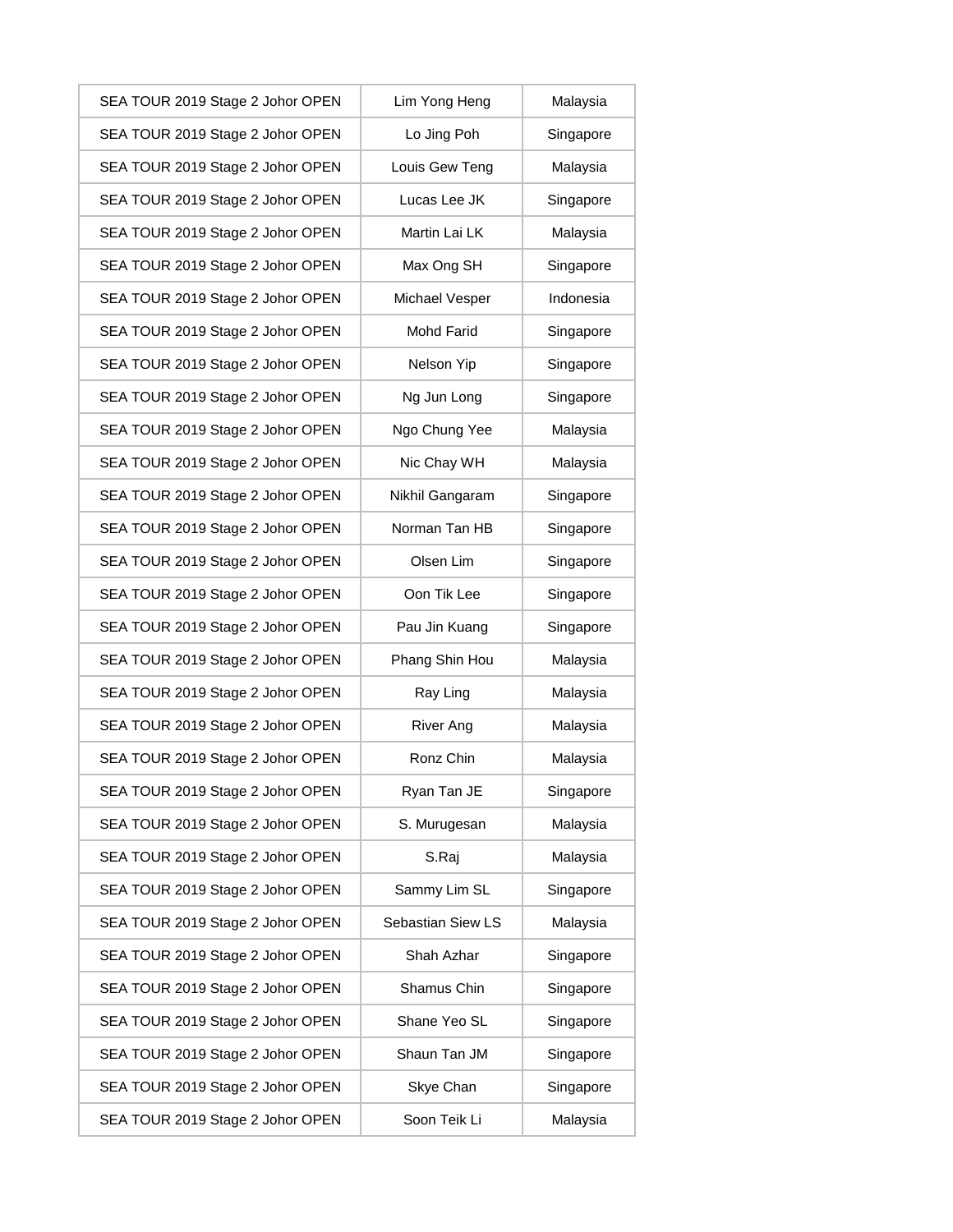| SEA TOUR 2019 Stage 2 Johor OPEN | Steven Ong CH      | Singapore |
|----------------------------------|--------------------|-----------|
| SEA TOUR 2019 Stage 2 Johor OPEN | Sulmaimi Basir     | Singapore |
| SEA TOUR 2019 Stage 2 Johor OPEN | T. Michael Giam    | Singapore |
| SEA TOUR 2019 Stage 2 Johor OPEN | Taki Ng            | Singapore |
| SEA TOUR 2019 Stage 2 Johor OPEN | Tan Jenn Ming      | Malaysia  |
| SEA TOUR 2019 Stage 2 Johor OPEN | Tan Kok Heng       | Singapore |
| SEA TOUR 2019 Stage 2 Johor OPEN | Tan Phuay Wei      | Singapore |
| SEA TOUR 2019 Stage 2 Johor OPEN | Tan Yeow Hui       | Singapore |
| SEA TOUR 2019 Stage 2 Johor OPEN | Tan Yong Zhi       | Singapore |
| SEA TOUR 2019 Stage 2 Johor OPEN | Tan Yu Chen        | Singapore |
| SEA TOUR 2019 Stage 2 Johor OPEN | Tay Chi Weng       | Malaysia  |
| SEA TOUR 2019 Stage 2 Johor OPEN | Tay Kun Long       | Singapore |
| SEA TOUR 2019 Stage 2 Johor OPEN | Tengku Shah        | Malaysia  |
| SEA TOUR 2019 Stage 2 Johor OPEN | Terence Lim BK     | Singapore |
| SEA TOUR 2019 Stage 2 Johor OPEN | Terence Teo SH     | Singapore |
| SEA TOUR 2019 Stage 2 Johor OPEN | Terence Thomas Tan | Singapore |
| SEA TOUR 2019 Stage 2 Johor OPEN | Terry Tan JH       | Malaysia  |
| SEA TOUR 2019 Stage 2 Johor OPEN | Thang Nam Yee      | Malaysia  |
| SEA TOUR 2019 Stage 2 Johor OPEN | Toh Ah Yu          | Singapore |
| SEA TOUR 2019 Stage 2 Johor OPEN | Toh Poh Leong      | Singapore |
| SEA TOUR 2019 Stage 2 Johor OPEN | Tyler Tan BH       | Singapore |
| SEA TOUR 2019 Stage 2 Johor OPEN | Victor Soh JQ      | Singapore |
| SEA TOUR 2019 Stage 2 Johor OPEN | Victor Toh         | Singapore |
| SEA TOUR 2019 Stage 2 Johor OPEN | Vince Tieh SC      | Malaysia  |
| SEA TOUR 2019 Stage 2 Johor OPEN | Vincent Ng TB      | Singapore |
| SEA TOUR 2019 Stage 2 Johor OPEN | William Lee        | Indonesia |
| SEA TOUR 2019 Stage 2 Johor OPEN | William Soo SK     | Malaysia  |
| SEA TOUR 2019 Stage 2 Johor OPEN | Willie Chia        | Singapore |
| SEA TOUR 2019 Stage 2 Johor OPEN | Willis Lee         | Singapore |
| SEA TOUR 2019 Stage 2 Johor OPEN | Wilson Kerk        | Singapore |
| SEA TOUR 2019 Stage 2 Johor OPEN | Wong Chai You      | Malaysia  |
| SEA TOUR 2019 Stage 2 Johor OPEN | Wong Kai Wai       | Singapore |